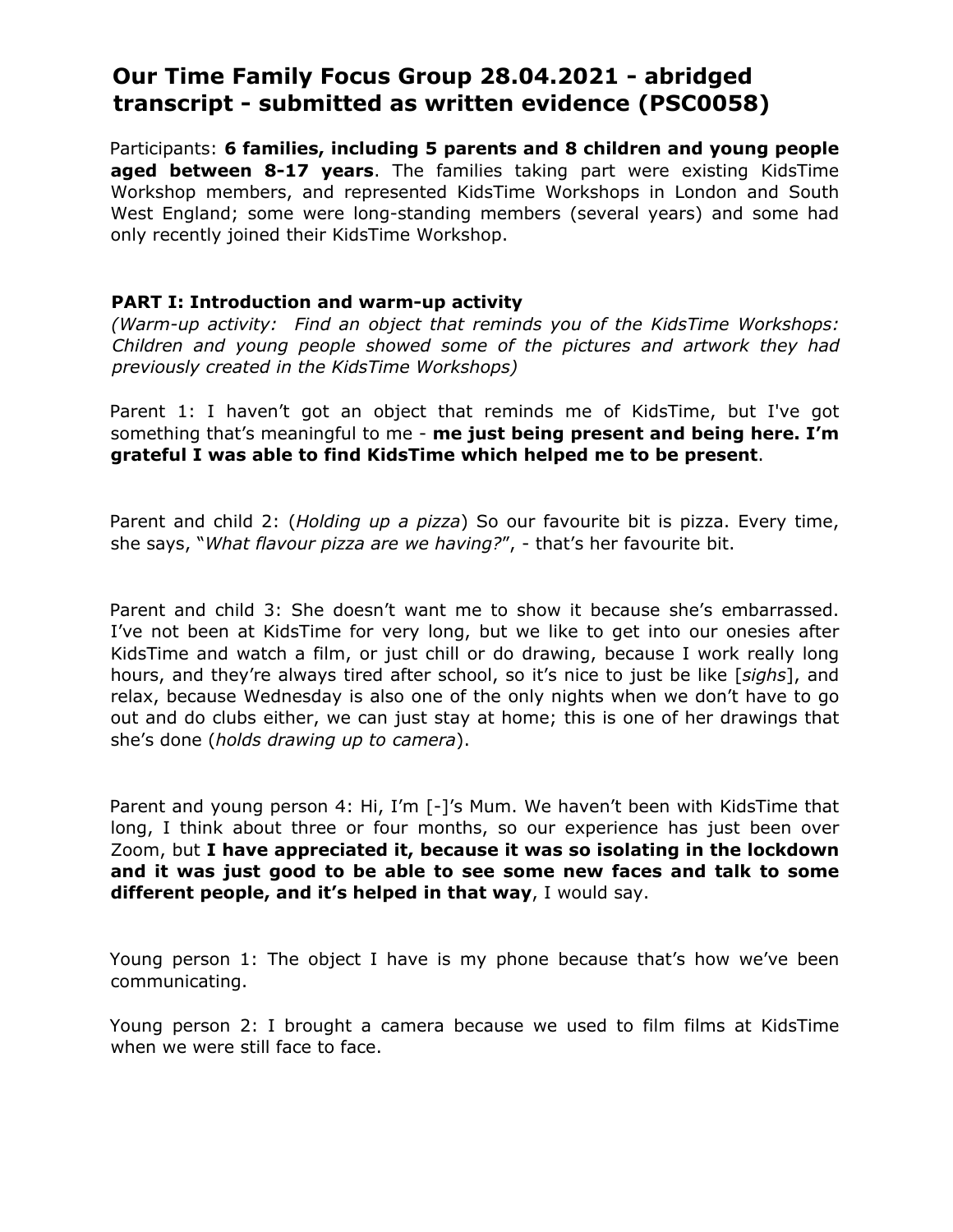Young person 3: Hi, it's kind of similar to  $[-]$  - I got my phone, because I couldn't find a camera, but I can write down notes about what I'm going to plan for the next film, and then, the camera is used to film the stories.

# **PART II: What are the magic ingredients that make a KidsTime Workshop?**

Facilitator 1: Ok so, we thought we'd get some questions going. In terms of this research, because what we'd like the research to do is to mean that KidsTime can carry on, for a start, because it costs money, of course, and because we need to get money in to run them; also for there to be more of them, to raise awareness around mental health and mental illness; so all of it is going to be useful.

Facilitator 2: So, we've got some questions, and we're going to do a bit of an activity in a minute. So, if we're thinking about KidsTime as a whole, what are the key ingredients that make it what it is?

Facilitator 1: If you write down three things and then we'll share them. Put down three magic ingredients that you think make KidsTime worthwhile.

….

So, how are we doing? So we've got **'yoga'; 'understanding smiles'; 'friendly faces'**; lovely. Would anybody like to voice it, tell us, rather than putting it in the chat?

Young person 1: I said talking, like **asking and answering questions, because in KidsTime we..., it's very like happy and it's good that the children can talk about how they feel**, like, yesterday, we were talking about how lockdown affected us; it was good to hear different stories, I guess.

Facilitator 1: Yes, why do think that is? What do you think it is about listening to each other's stories?

Young person 1: **We're connecting over our experiences, we have shared experiences really**.

Facilitator 1: And how does that make you feel when you have that shared experience?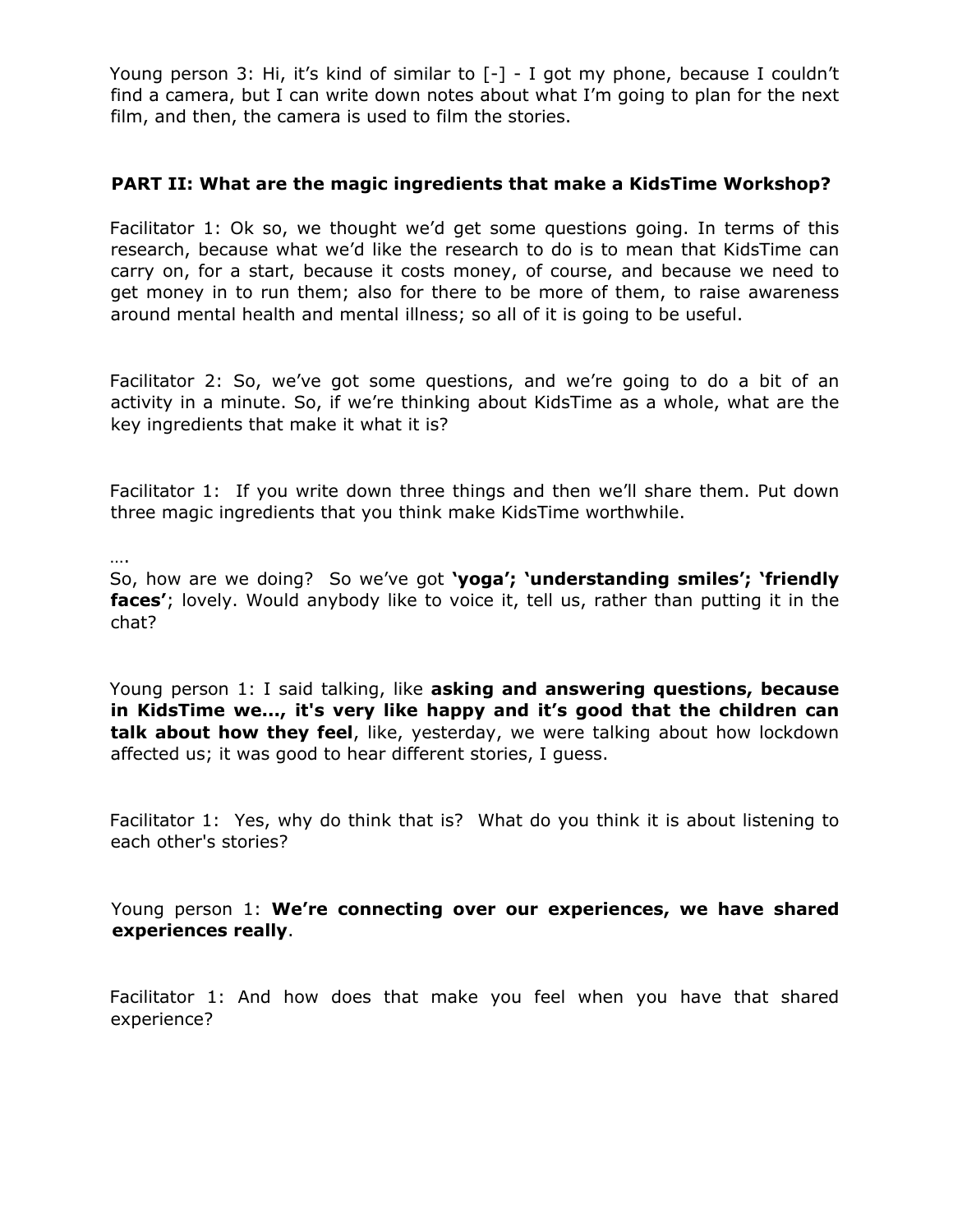Young person 1: It's good, I don't know, **it makes you feel like you're not alone sometimes.**

Facilitator 1: Thank you.

Facilitator 2: That's very similar to what people have put in the chat. One parent said that as well - **'having someone that gets it', 'knowing you're not alone', 'friendly faces'**. That's definitely it, isn't it, the power of walking into a space and saying you feel something or you've experienced something, and someone's else goes, *"Oh yeah, me too!"*. Thank you both.

Facilitator 1: Who else?

Young person 2: I said **'having fun', 'respecting the people who are around us' and it's also educational**.

Facilitator 1: In what ways educational? Say more...

Young person 2: **Because when I first went there, I didn't know anything about mental health at all, but after all these years, like, I know a lot about it now, and it's easier to understand and see also how other people might think, even when you're feeling a type of way about them.**

Facilitator 1: Does anyone else have that experience of it being educational, that they've learnt things? I can see a few nods.

Parent 1: Yes, I definitely did. **I found it easier talking to the children about mental health and feelings. Prior to attending KidsTime, I never knew how to talk about feelings with the kids**, so the activities we do there did make it slightly easier.

Facilitator 1: Thank you. Anyone else want to add anything? This is really helpful. Before we move on, I just wondered about your experience of support generally speaking at the moment, how that's been? Has it been good, middle, different, not good? Any sort of thoughts on that?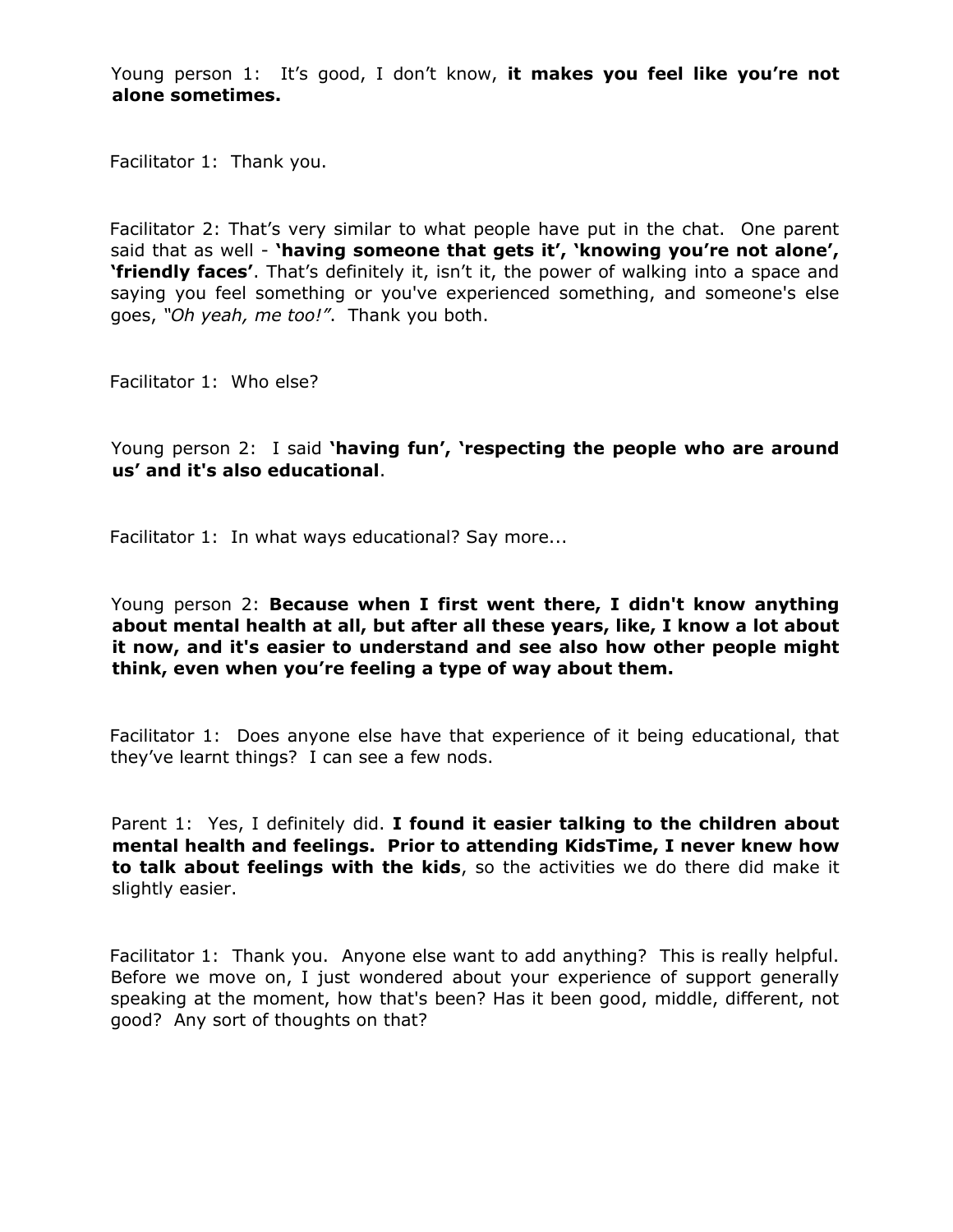Parent 3: Our support, well my support, in the [X] group has been really good. So, at the beginning of lockdown last March they would just do weekly calls, **so we all had different people call us and it would just be an hour call to make sure everything's ok**; that was at the beginning of lockdown when everything was a little bit more messy. And then, as the lockdown proceeded, we started doing the Zoom group, and for my child, she's never been to a (face-to-face) group yet, we haven't met (other people in the group), we've only met over Zoom, and we've got a few other families that haven't been to a (face-to-face) KidsTime group yet, but **all of our workers they've just been absolutely fantastic**. We've started a WhatsApp group that's monitored between 8am-8pm Monday to Friday, **so if people are finding it hard, we put some stuff on there or achievements that the kids have done or upcoming mental health appointments that people might be a bit anxious about, so we've rallied between us, it's pretty good.**

Facilitator 1: Fantastic, thank you for sharing that. Any other comments?

Parent 1: Definitely **the first lockdown, it was very overwhelming for me, all services came to halt; the only thing that I had was the KidsTime Workshop, and it was good having some human interaction,** although it was virtual, it was nice to have that, and the phone calls and the check-ups, **I felt cared-for, it kept me going; and doing the activities online, keeping the kids engaged and entertained, it was very helpful**, and the bonus was the yoga cards that we could still do something with them. Yeah, it was really helpful. But I do want to add, before the lockdown, in person, I found attending the sessions a bit difficult, because my youngest was playing up and I didnt know how to deal with him in the sessions, and I didn't feel fully supported then, but other than that, everything's been great.

# **PART III: Exploring lived experience through character**

Facilitator 1: Thank you for sharing that with us. Ok, let's move to our next section. Ok so, we want to get an idea about what it's like, in order for the researchers to help people understand what it's like living with a mental illness, we want to create a picture for them; so to do it KidsTime style, to anonymise it, we thought we'd create a character and we can be thinking about what types of things they might feel, what support they might need, what their experience might be like, because for a lot of people, they have no idea what your experiences may be like, and it's that balance between trying to campaign like Our Time does to think about getting education out there.

When I was preparing for the session, I looked at my old materials, and we'd asked what needs to happen, what do people need to know, about families living with mental illness, and someone had written, *'they should teach about it in*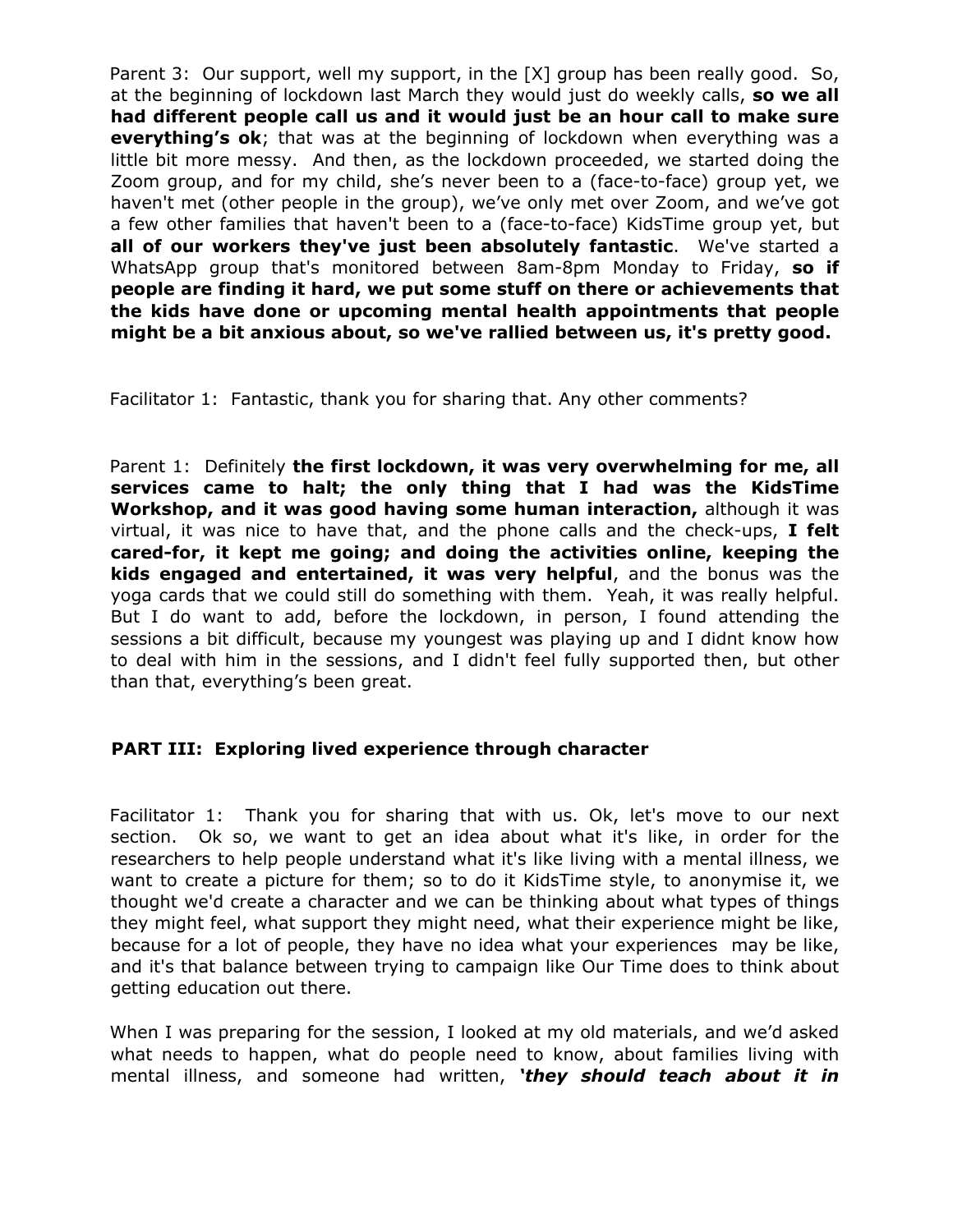*schools...in schools, nonone ever talks about it, you wouldn't tell a teacher, I haven't told my friends*', - we did a whole session on what it would look like if teachers talked about it, if there was education, and then we talked about that it has to be in the right way, because otherwise that would be really difficult for families. What do we want other people to start thinking about and doing that would be supportive for you? So let's create our character. What ideas do you have for who would be in this family?

*(Discussion follows where one of the families share that they have done a similar activity in their KidsTime Workshop, creating a character called Katy who is a young person whose father has a mental illness)*

Facilitator 1: Shall we go with Katy? And her dad's got a mental illness. What's her dad's mental illness? Do we know?

Parent 3: Bipolar?

Facilitator 1: Yep, let's have bipolar. How old is Katy, and what year is she in, in school?

Parent 3: 11 is quite a tricky age isn't it? When they're in Year 6.

Facilitator 1: Right, so just before going up to big school? Yeah that's good. Who else is in the family?

Young person 2: Maybe a little brother or something.

Facilitator 1: How old should he be? What's the brother called?

(*Reading from the chat*): or 'an older one that's moved away', an older one and a younger one.

Lovely, that makes it a nice interesting family.

Facilitator 2: Let's make one 8 and one 19.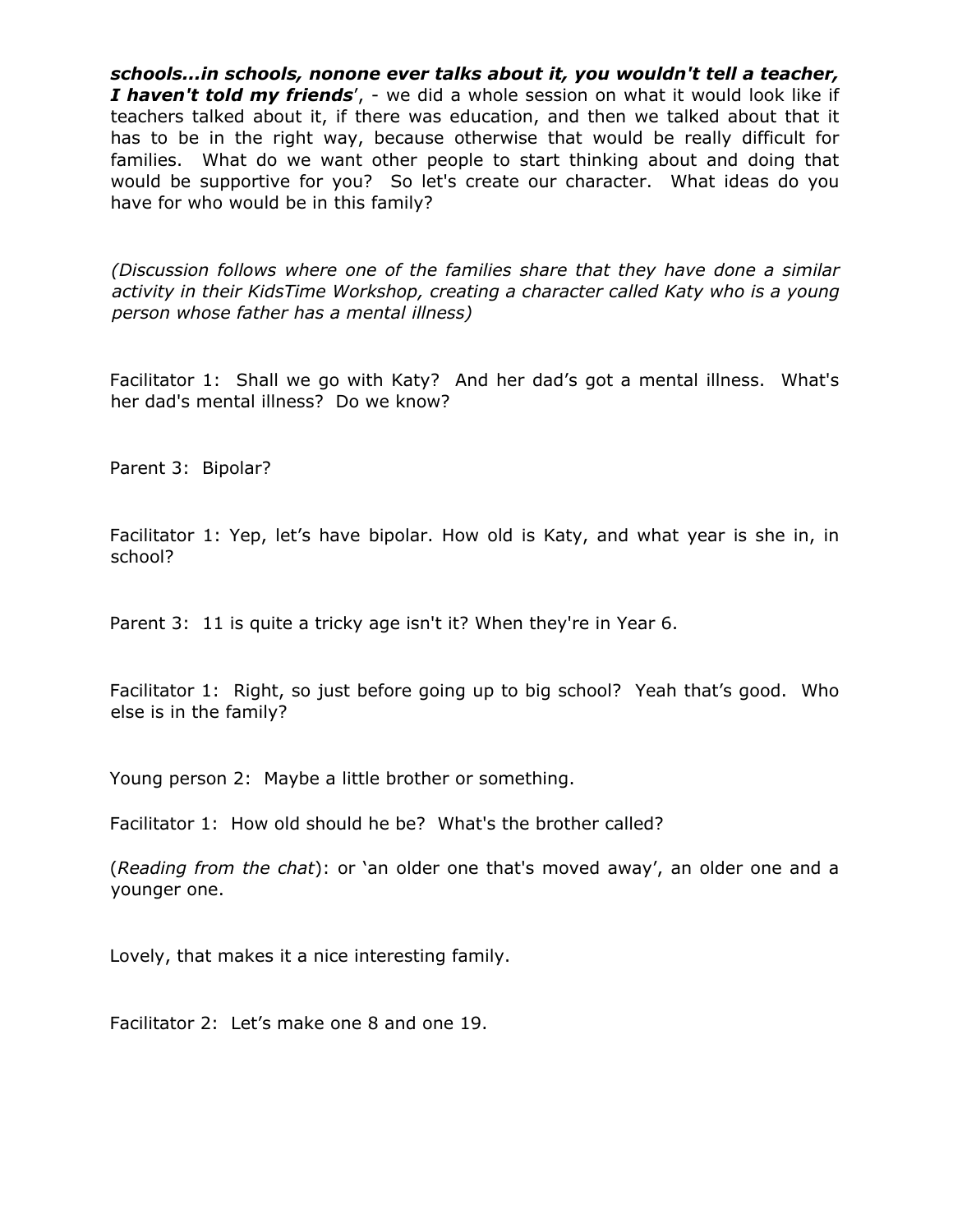Facilitator 1: So, what's life like for Katy day to day? What does the average day for Katy look like?

# Parent 1: **She has to take care of her younger brother**.

Facilitator 1: Ok, what kinds of things do they have to do?

# Parent 1: **Getting him ready for school.**

Facilitator 1: Get breakfast, that type of stuff?

# Parent 1: **Yeah, help with homework etc.**

Facilitator 1: How does he get to school?

#### Parent 1: **They walk on their own.**

Facilitator 1: They're in the same school, aren't they?

Parent 1: Yeah.

Facilitator 1: What's going to happen next year when Katy goes up? So is Katy maybe thinking about what's going to happen, or is anybody in the family wondering about what's going to happen next year, because Katy won't be going to the same school?

(*Reading from the chat*): **so she feels guilty for leaving, that she is going to be leaving school, and she is worrying about what's going to happen then.** So what would Katy like? Does the school know about Katy's situation?

Parent 3: Well, I guess some of the parents would have raised concerns about them being so young and walking to school on their own, with the school teachers, because I know at my kid's school, there was a couple of kids that were walking to school from quite a young age; - I mean my daughter's 12 and I don't let her walk to school on her own -, and I think one of them is in Year 2 and I think another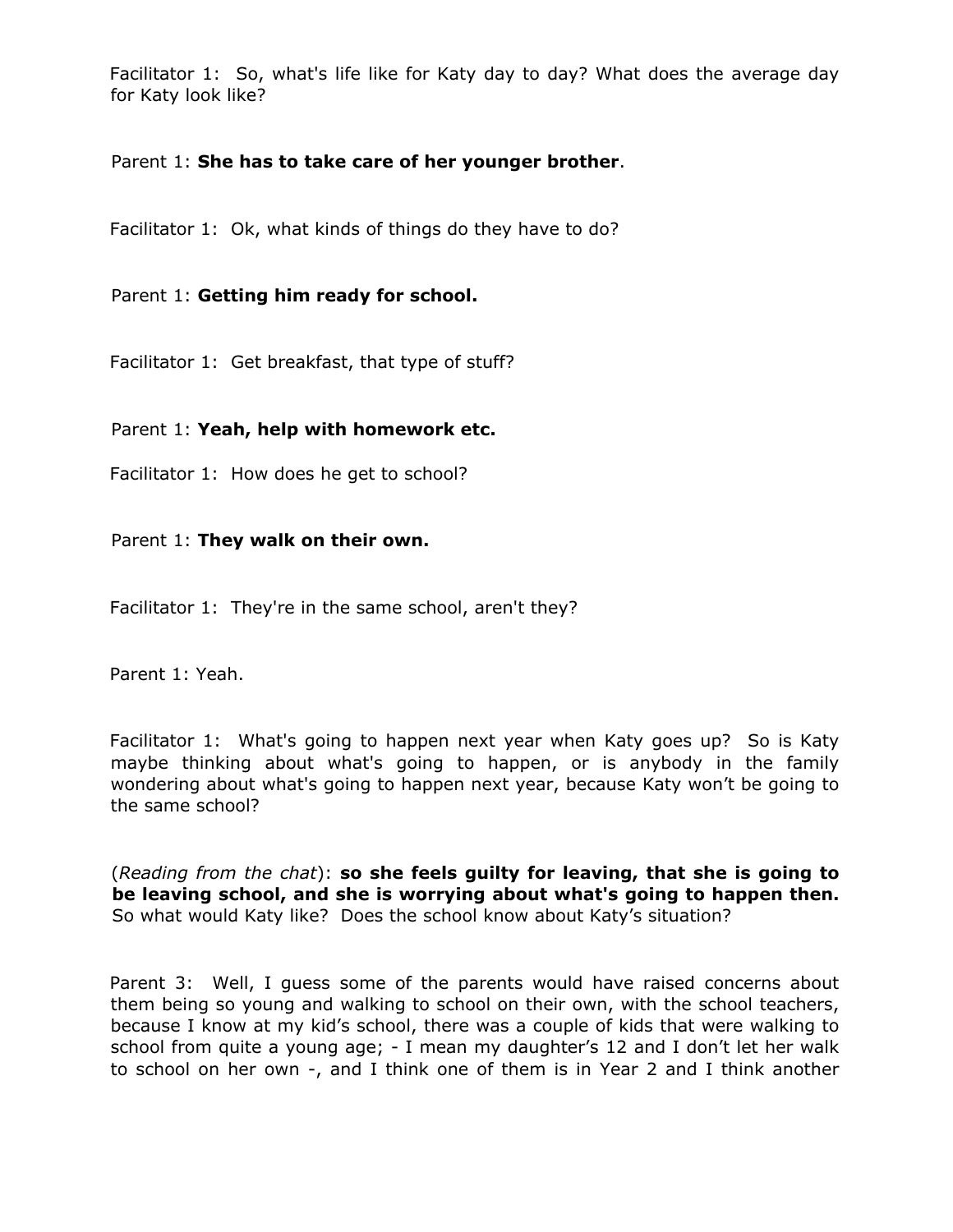child was in Year 4, or something like that, and they were walking to school on their own, and I think a couple of parents raised concerns, and **it turned out the mum was really struggling at home with postnatal depression**, so I think there was some support offered. In this case, concerns have been raised with the school about them walking along a busy road maybe, or just being without adult supervision.

Facilitator 1: What's happened for this Katy? Has support been offered? Has it helped? What do you think? What would you want the school to do? How would you want them to respond?

Parent 2: At my children's school, they have a school bus, and if there's children in the community where one of the parents is a carer or whatever, they collect these children in the morning and bring them to school for breakfast, so I guess something like that would be good, because at least they're definitely getting fed in the morning, or actually being looked after, rather than fending for themselves.

Facilitator 1: In what other ways could the school be supportive?

Parent 2: **Maybe they could contact the dad and ask whether he's up for support**. Talking from experience, **men find it quite hard to open up and say there is a problem**, because they've got that male pride thing going on, so maybe if someone reaches out to him first, he would be a lot more receptive to help. I know a lot of schools in [-] have family support workers, so yeah, you can go in once a week and air concerns and that might help.

Facilitator 1: Thank you. What about the parents? The other parents? Is there anything you'd want them to know in terms of knowledge and understanding?

Parent 2: **I think education around mental health lacks a little bit. A lot of people see mental health as what they see on Eastenders or Coronation Street, and it's very dramatised, and I think people are too scared to know the real truth around mental health, so I think people are not getting educated the right way.**

Facilitator 3: How do you think people do view mental health - do you mean that there's misconceptions about it?

Parent 2: **I think they view mental health to the absolute extreme**, so if there's someone walking around town talking to themselves, they'll go on the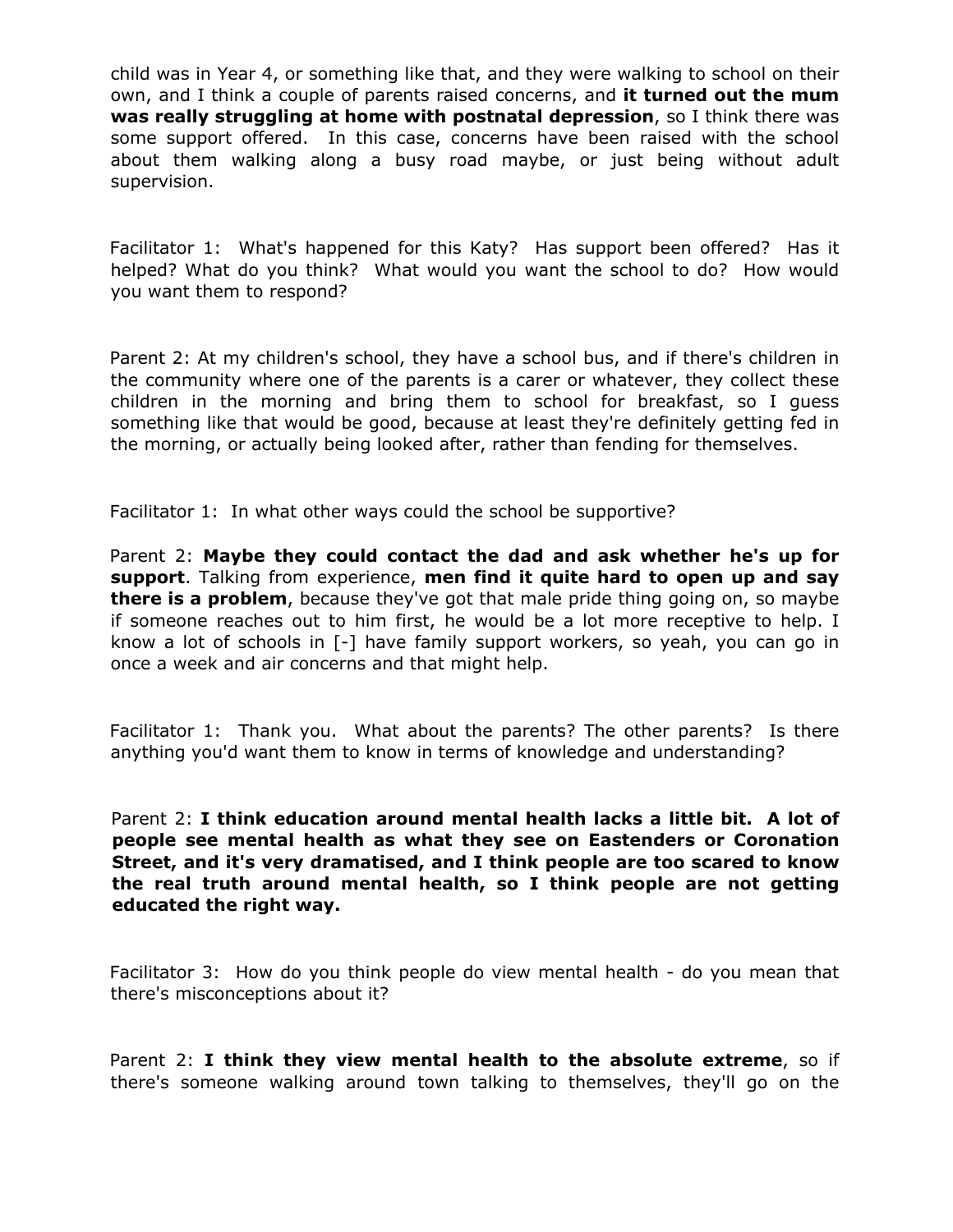opposite side of the street, or, you know, someone having a panic attack in the shop, they'll moan that they're taking too long; **no one ever seems to want to step forward and say,** *"Are you ok?"*, or, *"Take as long as you want"*, or, *"How can I help you?"* **People are quite scared to say,** *"How can I help?",* they'd rather stand there and mutter under their breath.

Parent 3: **And also using derogatory terms such as,** *"You're mental"***,** and stuff like that; that doesn't help people's conceptions about mental illness.

Facilitator 1: So there's a piece around language, people using language without recognising the impact it can have, and how damaging it is, and there needs to be some education around that.

Parent 3: I think it's quite easy for people to say, *"Oh you're not depressed, you're having a bad day"*, or if you've got anxiety, *"Have a cup of tea"* - if tea could solve the world's problems, it would have done it by now.

Parent: *"Be happy! Why can't you be happy?!"*

Facilitator 1: So this is something about understanding, and the not-getting-it.

Facilitator 3: Do kids feel the same about that - that people don't understand it, or have a negative view of it? We've talked about school and what the school can do, but I'd be interested in hearing people's ideas about what families experiences might be of other professionals or other support, whether it would be good or bad. What are people's ideas around that? Would Katy be getting support from anywhere else? If not, why? And if she is getting support, what does that look like? Would it be helpful?

Parent 1: I personally think, I'm speaking with the experience of my children, **my eldest daughter didn't like other people knowing about my mental health, and she found it embarrassing to accept support and help, so she'd rather not talk about it;** and another thing that comes to my mind with Katy is **how come the family hasn't received any support when she's already 11 and they have an older sibling and the father has bipolar, because I just feel that support should have been given earlier, or the school should have been aware earlier. I think to be in Year 6 is rather late without support.**

Facilitator 3: What type of support would you think would be helpful?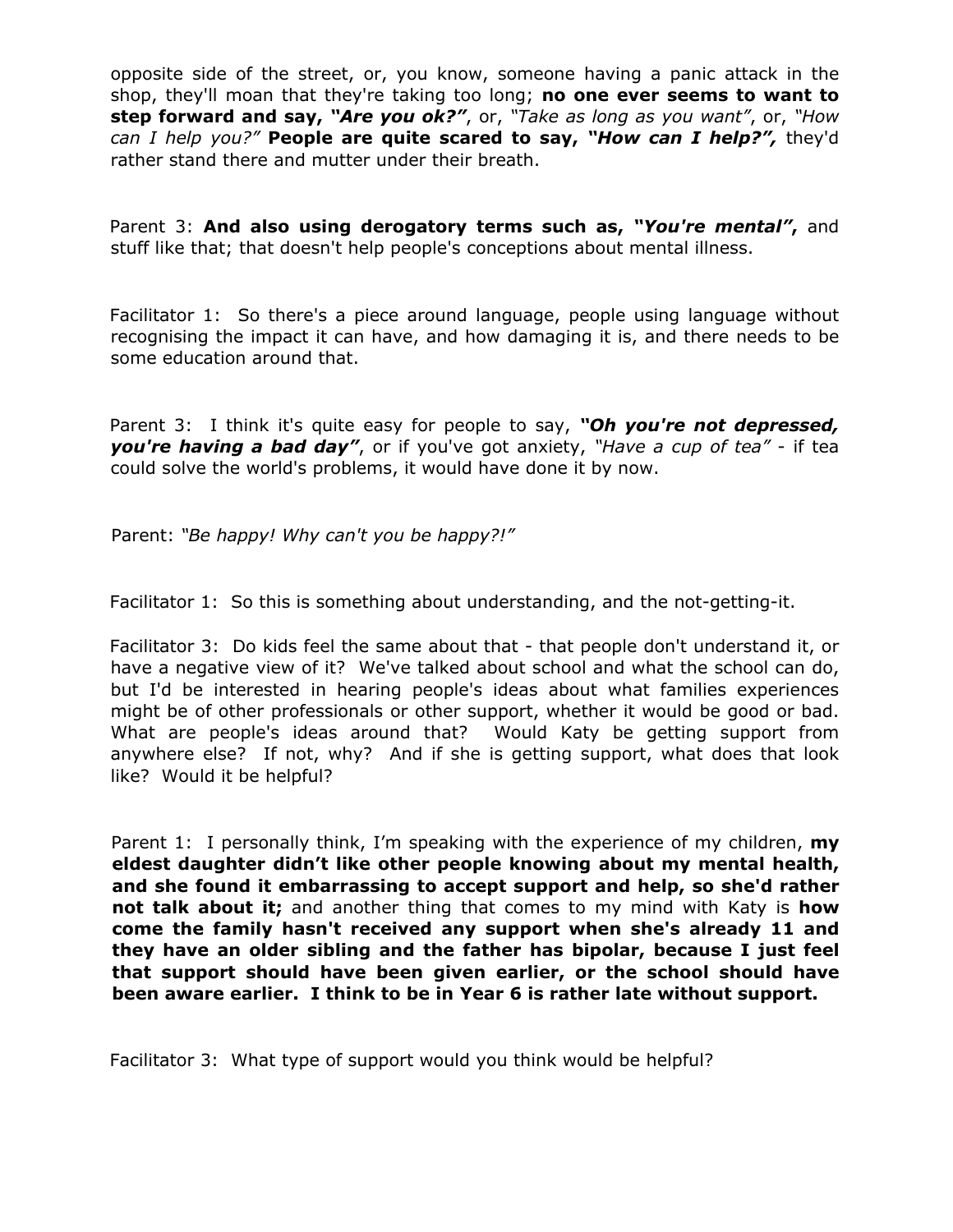Parent 1: For instance, **I became aware of so many services very late in general**. **Even in antenatal appointments, the question should be,** *'does anyone in the family have mental health issues?'***, and if so, information should be provided about what support is available.**

There's not much information out there, **I never knew about many things until very late in life**; making it more accessible, a person needs to know about it for starters; secondly, I think, *- you know how there are comment boxes?* - , **in schools, they should have feelings boxes** - *'Is there anything you want to tell us?'* - they (children) don't need to speak, they just have to write it and post it.

Facilitator 2: Thanks. How did you find out about services or other organisations?

Parent 2: Sadly, I've suffered, mental health has run in family and **I suffered for a very long time, I only became aware of things after being sectioned and social services intervening**; But that was four years ago, that's only when I became aware of family support and KidsTime, **but social services were already aware that I had a mental illness, and I had children, so I could have been introduced to KidsTime when my child was born.**

Parent 2: I actually found out about KidsTime the same way that Parent 1 did. **I got sectioned in 2017 after having been diagnosed with a mental illness in 2011, and things got quite bad; I got sectioned for six months and then social services introduced me to KidsTime which has been the best thing ever**. **My daughter was in Year 1 when we started, and now she's going into Year 6 in September, so it's pretty much been the whole of her primary school life**.

But even now, because my daughter is diagnosed with autism and ADHD, even now, we go to meetings at the school, they don't know anything about KidsTime, and they'll ask about me and my mental health, and I'll say **KidsTime are doing wonderous things**, and they don't know about it, **they don't know about this fantastic thing that's happening that could save loads of parents from being in situations like me, and they don't care** and that's the thing that we've found quite hard down here. We're a bit backwards down here in [-], it gets to us eventually, but it takes a bit of time, **so there's still a lot of services that are available in other parts of the country that aren't available here yet**; one day, they'll come, but even if school SENCOS or SEND teachers knew a bit more about KidsTime and the services they provide, I think it could benefit a lot more families here.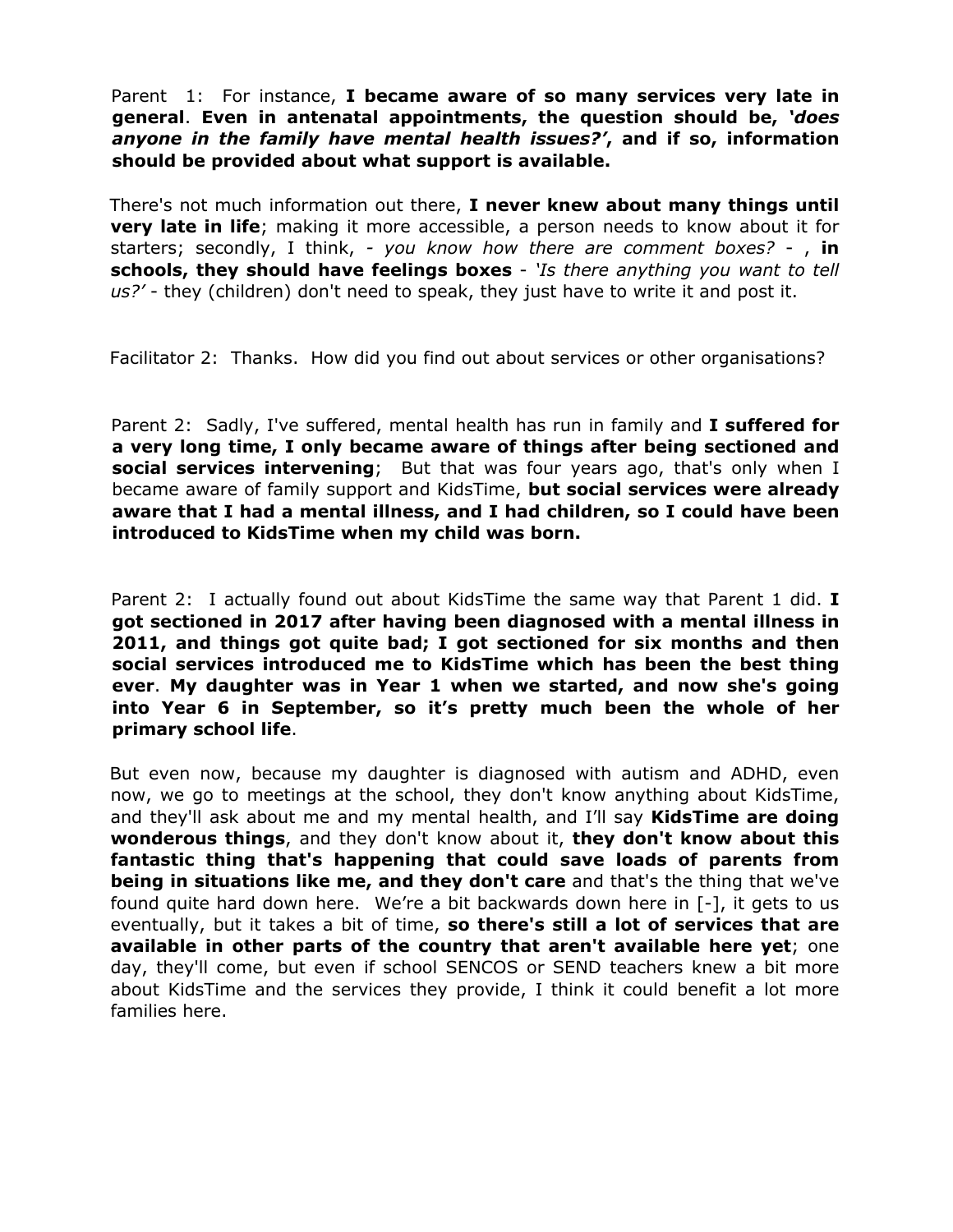Facilitator 1: Thank you. (*Reading from the chat)* X *(*Young person 2), you've said that: "*schools are really unaware and sometimes the help isn't actually helpful, because sometimes they'll just call social services which can be stressful*". So here's another really important thing, thank you.

#### **PART IV: Priority setting**

Facilitator 1: If we had to give school three pieces of advice, what would be the guidelines?

You are now Minister for Schools, what would you do?

Young person 2: **I'd actually research mental health, because I feel that teachers don't know enough, so they just do what they think is the easiest option, and that's to call social services.**

Facilitator 1: What would you say if you had the chance to pass a law on this?

#### Young person 2: **I'd say that they have to ask families what type of help they want, and what type of help they think would be best for them.**

Facilitator 1: Anyone else? So I'm going to upgrade you, you're prime minister now, you can change the laws, you can make epolicies, what would you do around families with mental illness?

Parent 1: **What I found really helpful is that my son received some emotional support at school, but I had to fight for it**, so I feel it should be there, the s**chools should be able to support the children who have parents with mental health issue, and they should be offered that support without the parent having to fight for it**, and then, obviously, after assessment, if they feel it's not needed, then fine, but an assessment should be given - that would be amazing - **every child who has known history of mental health in the family should have an assessment for that support.**

Parent 2: My daughter has an idea, - she does a thing at school called 'Miss Kendra's List' on children's mental health week -, and then **she said she would make a policy to teach adults how to fill the positivity cups - she says that adults are not very good at feeling positive, but they teach children to**.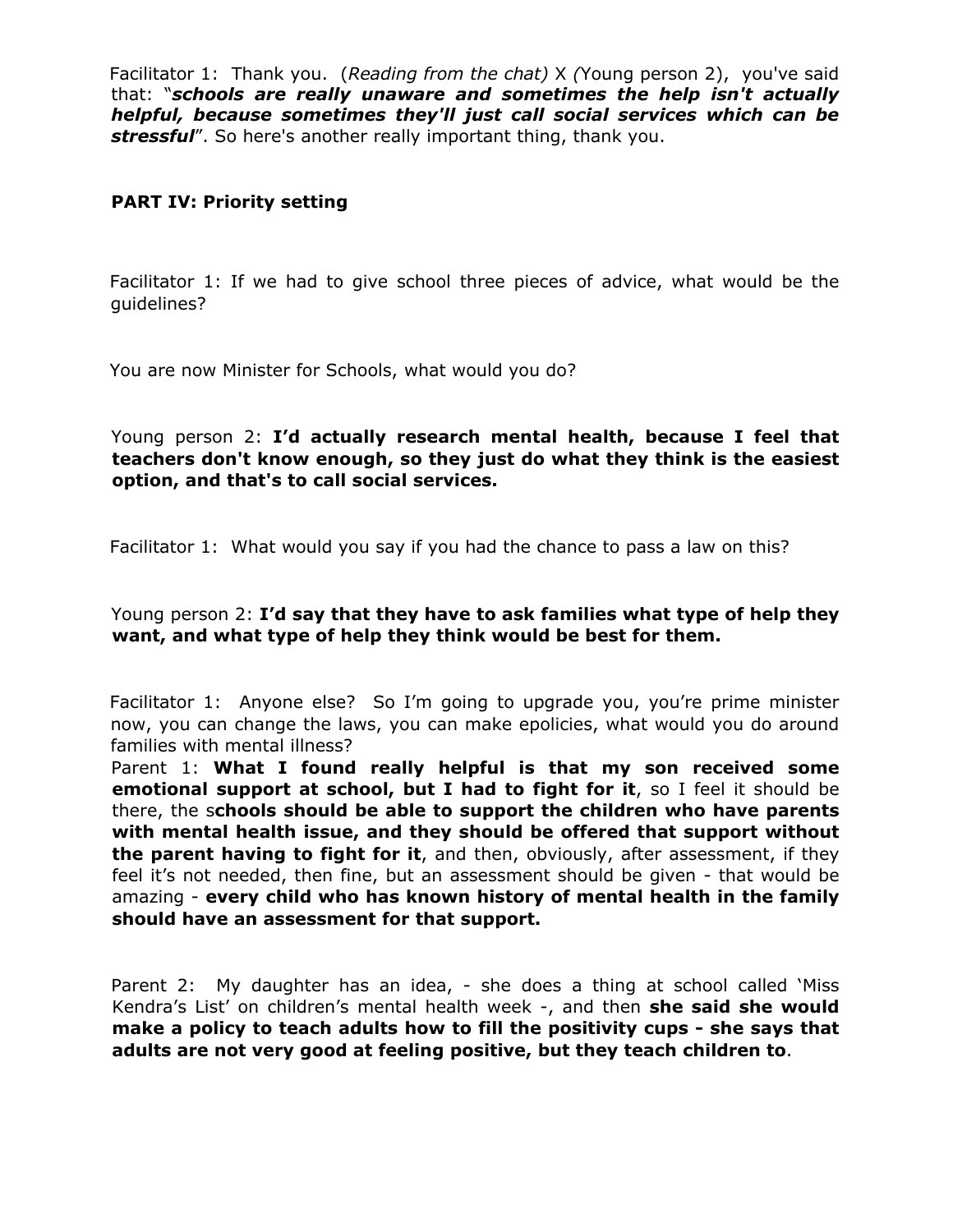Talking from experience, I work in a primary school, I actually work in the kids' primary school, and I've had lots of discussions, because I run a drop-in coffee morning when it's not Covid for adults with mental health or parents with SEN children, and I've had several conversations with the Headteachers and classteachers, and I've said, '*why is mental health not more in the curriculum?'* - **if you start education and recognising it young, then most people won't then be referred to adult services, then it's not like the spiral effect.** So **most people are scared of mental health, we get half a days training when we get teacher training and then they're (teachers) left to it, and when a child or parent presents with mental health problems, they haven't got time in their day to do the things they should be doing, and then add in education about mental health, she said we would rather not learn spanish and put in education about mental health and mental illness and how to recognise it, or put it in the PSHE curriculum, but she said that's not seen as a priority in primary schools.**

**I would rather my children not learn how to speak spanish until Year 7, but they can tell me how they're absolutely feeling and have an understanding that parents feel things too - you're not immune from feeling sad, because you left school and had children.**

Young person 1: Well, I've recently left secondary school, I feel like the support mainly started there, **I feel like bringing attention to mental health should be done at a younger age, like primary school age, definitely**; **and for secondary school, there needs to actually be active members, like mental health professionals inside of schools, because that was a struggle of mine because I couldn't find anyone at the time and it was very difficult**; there were lists and stuff, but it would take time, like now, it's great, **in sixth form, there's mental health professionals that come in the school, but it needs to be done for younger kids, because they're not seen as much of a priority, and also maybe more attention, because PSHE lessons for me were only half an hour and mental health was barely touched upon in those sessions, so they need to be more frequent and longer.**

Facilitator 1: What kinds of mental health professionals do you want in there?

Young person 1: Psychologists I guess, maybe some art therapists as well, because in primary school, I did have one but, it's not available to that many children.

Young person 2: **I would put more mental health lessons in curriculums for schools in general for both primary and secondary schools, to teach the young kids about how mental health actually is, and also stop saying the word 'crazy' just because of the way they act, I think it's not a very nice world to use. I would, I think, have help more accessible for people who**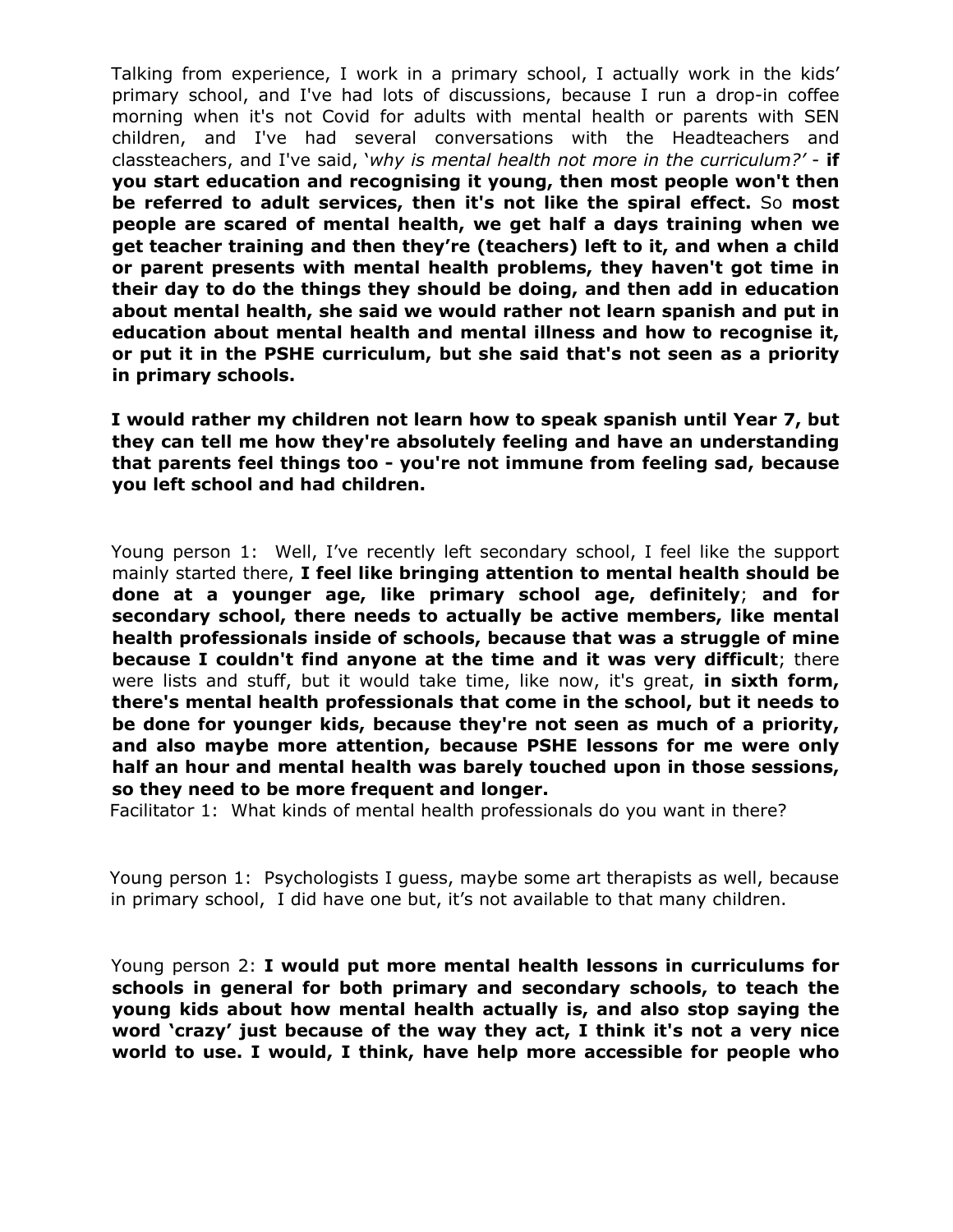### **need it, and for schools to easily be able to give that support to the families who need it.**

Young person 3: I wouldn't allow people to have any type of negative behaviour towards religions, race or anything to do with that, because I don't think it's a good thing to have, like even though it's something we should have left in the past, it's something that keeps recurring in history, and **it's like a cycle, it's never ending**, and I would stop, **I would try my best to make sure every child has an education, and is fed, and has a house and a roof to live under, and to help out with families that need it most and not be biased towards some racial group, because I feel like the prime minister we have now isn't really doing much, it does need to change,** I feel like our generation and the next one will help that as well.

Parent 3: **I would introduce wellbeing days in schools to boost children's morale**, because a lot of the time it's so focused on the academic, and if you've got a child that isn't particularly academic and really struggles with confidence and self esteem, I think wellbeing days are really good, because it's all about their wellbeing, and how they feel, for example, going up onto the moors, or paddle boarding - doing things that are good for your mental health and spiritual being, doing things that are good for you.

I agree with the young person saying how there should be more professionals in schools for young people, because **I've had mental health problems since I was a child, and in secondary school, when I tried to come forward and talk about my mental health issues, I was told I was attention-seeking, so I didn't get diagnosed until I was 30, and that was a battle in itself, so yeah, I definitely feel like there's need for more support in schools.**

Facilitator 1: And awareness generally seems to be a theme, and I know we've mainly talked about schools, but I wonder if that also applies to all of the systems outside of that, in life and everything.

#### **PART V: Wrap up**

Facilitator 3: What's the one thing you wish people knew about your situation that you didn't have to tell them?

Parent 2: For me, I live quite a nice lifestyle, but a lot of people say I can't be rich and have mental health problems, so **I'd like to for people to know that it doesn't matter where you come from in life, mental health does not**